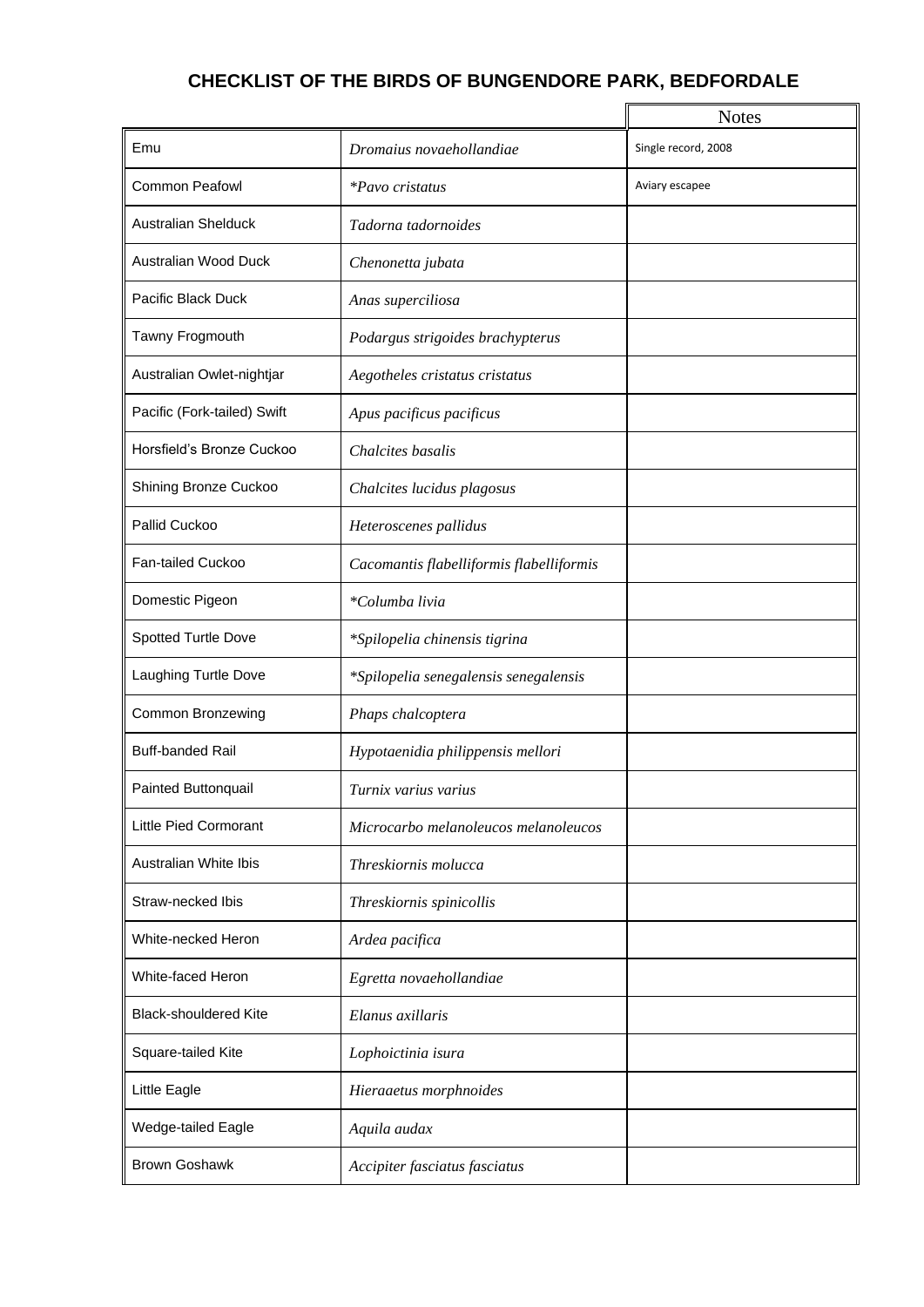| <b>Checklist of the Birds of Bungendore Park</b> |                                       | <b>Notes</b>                       |
|--------------------------------------------------|---------------------------------------|------------------------------------|
| <b>Collared Sparrowhawk</b>                      | Accipiter cirrocephalus cirrocephalus |                                    |
| Eastern Barn Owl                                 | Tyto javanica delicatula              |                                    |
| Southern Boobook                                 | Ninox boobook boobook                 |                                    |
| Laughing Kookaburra                              | *Dacelo novaeguineae novaeguineae     | Introduced from Victoria 1897-1912 |
| Sacred Kingfisher                                | Todiramphus sanctus sanctus           |                                    |
| Rainbow Bee-eater                                | Merops ornatus                        |                                    |
| <b>Australian Kestrel</b>                        | Falco cenchroides cenchroides         |                                    |
| Australian Hobby                                 | Falco longipennis longipennis         |                                    |
| <b>Brown Falcon</b>                              | Falco berigora berigora               |                                    |
| Peregrine Falcon                                 | Falco peregrinus macropus             |                                    |
| <b>Forest Red-tailed Black</b><br>Cockatoo       | Calyptorhynchus banksii naso          |                                    |
| Yellow-tailed Black Cockatoo                     | *Calyptorhynchus funereus             | Aviary escapee                     |
| Baudin's Cockatoo                                | Calyptorhynchus baudinii              |                                    |
| Carnaby's Cockatoo                               | Calyptorhynchus latirostris           |                                    |
| Galah                                            | #Eolophus roseicapilla                |                                    |
| Eastern Long-billed Corella                      | *Cacatua tenuirostris                 |                                    |
| Little Corella                                   | #Cacatua sanguinea                    |                                    |
| <b>Regent Parrot</b>                             | Polytelis anthopeplus                 |                                    |
| Red-capped Parrot                                | Purpureicephalus spurius              |                                    |
| Western Rosella                                  | Platycercus icterotis icterotis       |                                    |
| Crimson Rosella                                  | *Platycercus elegans                  | Aviary escapee                     |
| Australian Ringneck                              | Barnardius zonarius                   |                                    |
| <b>Elegant Parrot</b>                            | Neophema elegans                      |                                    |
| Purple-crowned Lorikeet                          | Parvipsitta porphyrocephala           |                                    |
| Rainbow Lorikeet                                 | *Trichoglossus moluccanus             |                                    |
| Rufous Treecreeper                               | Climacteris rufus                     |                                    |
| Red-winged Fairywren                             | Malurus elegans                       |                                    |
| Splendid Fairywren                               | Malurus splendens splendens           |                                    |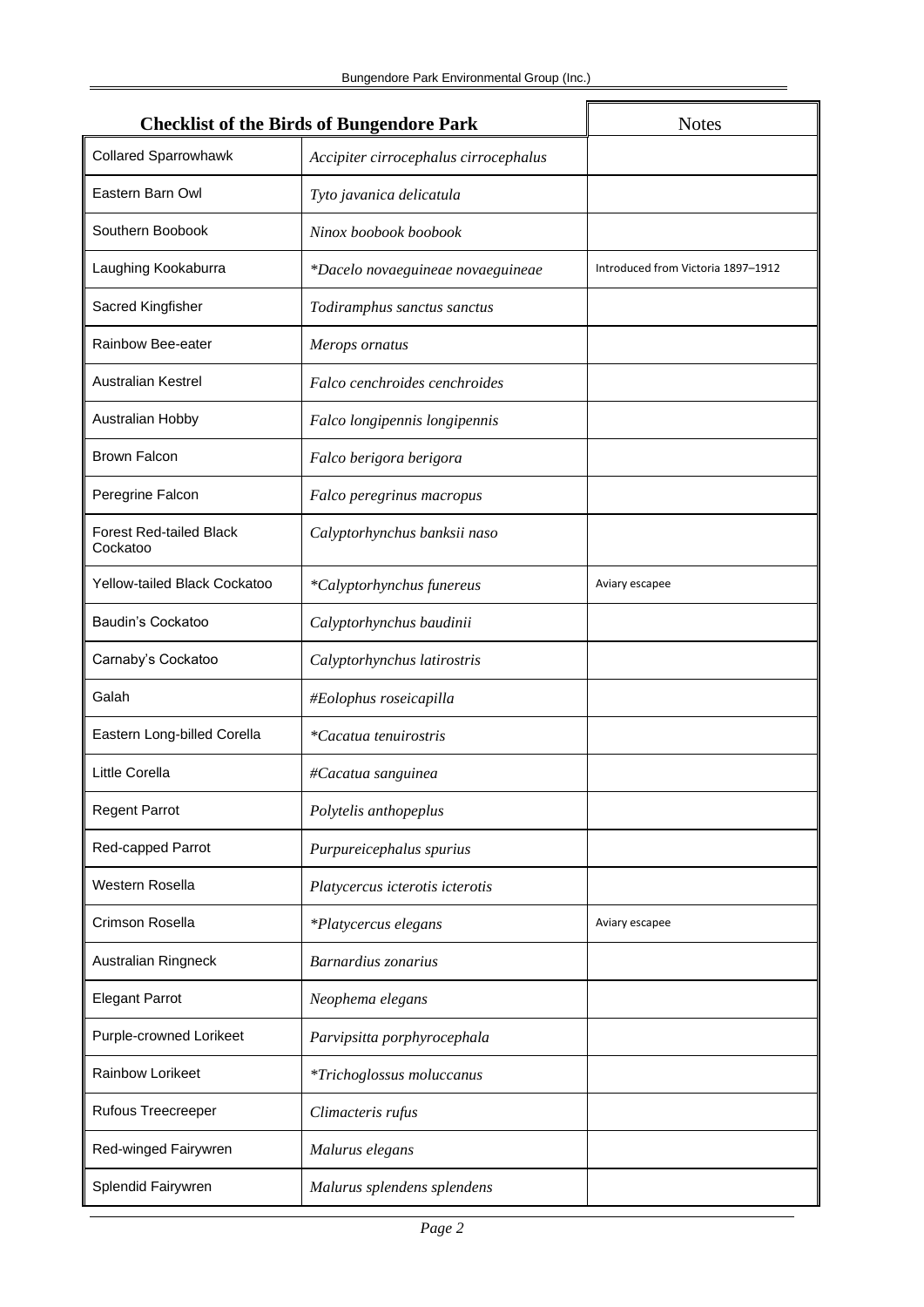| <b>Checklist of the Birds of Bungendore Park</b> |                                      | <b>Notes</b> |
|--------------------------------------------------|--------------------------------------|--------------|
| Western Spinebill                                | Acanthorhynchus superciliosus        |              |
| Tawny-crowned Honeyeater                         | Gliciphila melanops                  |              |
| New Holland Honeyeater                           | Phylidonyris novaehollandiae         |              |
| White-cheeked Honeyeater                         | Phylidonyris niger gouldii           |              |
| <b>Brown Honeyeater</b>                          | Lichmera indistincta indistincta     |              |
| Brown-headed Honeyeater                          | Melithreptus brevirostris leucogenys |              |
| Western White-naped<br>Honeyeater                | Melithreptus chloropsis              |              |
| Singing Honeyeater                               | Gavicalis virescens                  |              |
| Yellow-plumed Honeyeater                         | Ptilotula ornata                     |              |
| Western Little Wattlebird                        | Anthochaera lunulata                 |              |
| <b>Red Wattlebird</b>                            | Anthochaera carunculata              |              |
| Spotted Pardalote                                | Pardalotus punctatus punctatus       |              |
| <b>Striated Pardalote</b>                        | Pardalotus striatus westraliensis    |              |
| Weebill                                          | Smicrornis brevirostris              |              |
| Spotted Scrubwren                                | Sericornis maculatus maculatus       |              |
| Western Gerygone                                 | Gerygone fusca fusca                 |              |
| Inland (Broad-tailed) Thornbill                  | Acanthiza apicalis apicalis          |              |
| <b>Western Thornbill</b>                         | Acanthiza inornata                   |              |
| Yellow-rumped Thornbill                          | Acanthiza chrysorrhoa                |              |
| <b>Black-faced Woodswallow</b>                   | Artamus cinereus melanops            |              |
| Dusky Woodswallow                                | Artamus cyanopterus                  |              |
| White-backed Magpie<br>(Australian Magpie)       | Gymnorhina tibicen dorsalis          |              |
| <b>Grey Butcherbird</b>                          | Cracticus torquatus torquatus        |              |
| Grey Currawong                                   | Strepera versicolor plumbea          |              |
| <b>Black-faced Cuckooshrike</b>                  | Coracina novaehollandiae melanops    |              |
| White-winged Triller                             | Lalage tricolor                      |              |
| Varied Sittella                                  | Daphoenositta chrysoptera pileata    |              |
| Western Golden Whistler                          | Pachycephala fuliginosa occidentalis |              |